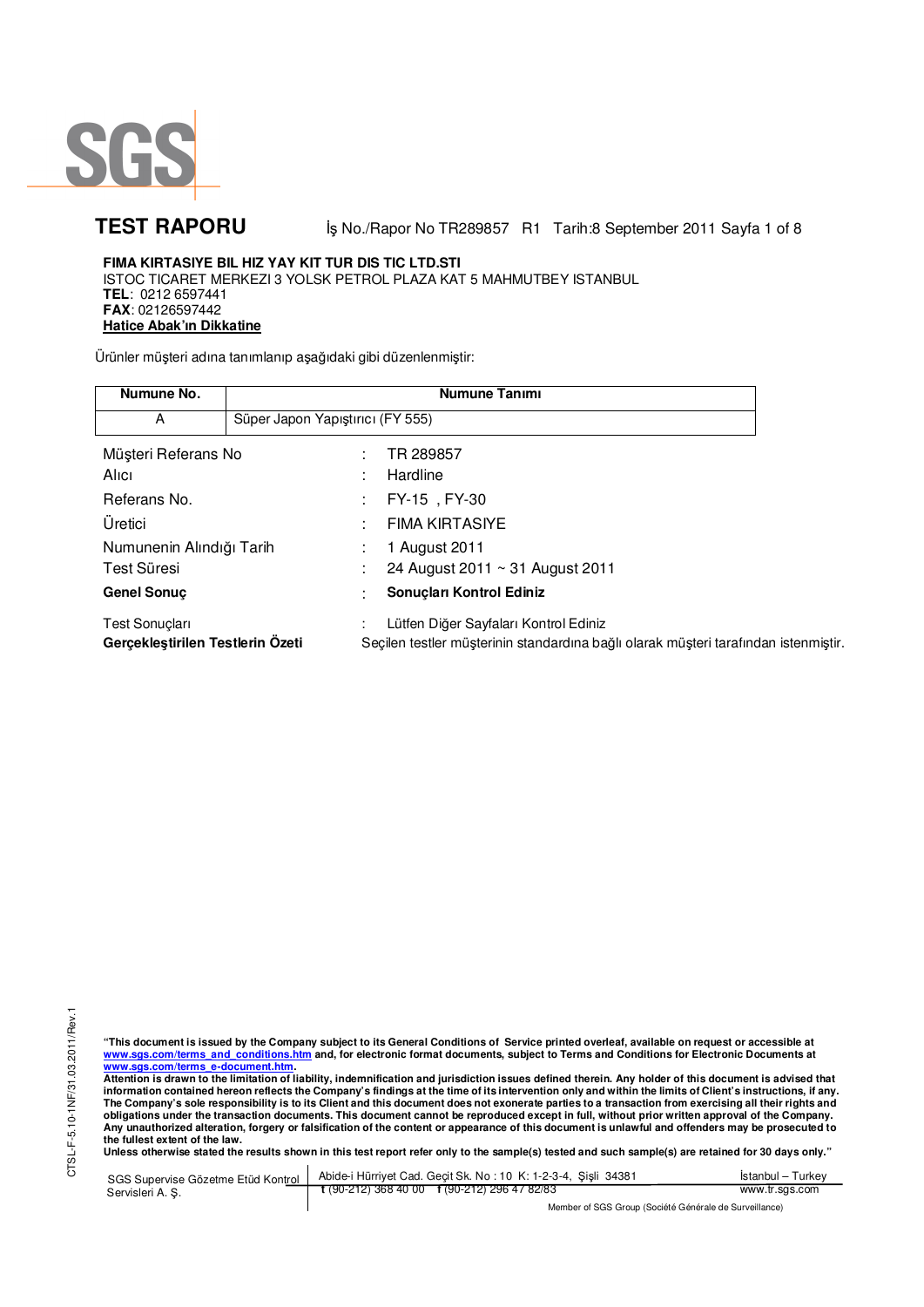

| <b>TEST RAPORU</b>               | İş No./Rapor No TR289857 R1 Tarih:8 September 2011 Sayfa 2 of 8                                                                                                                                                                                                              |                   |
|----------------------------------|------------------------------------------------------------------------------------------------------------------------------------------------------------------------------------------------------------------------------------------------------------------------------|-------------------|
| <b>Test Requested</b>            | Please refer to the result summary.                                                                                                                                                                                                                                          |                   |
| <b>Test Method &amp; Results</b> | Please refer to next page(s).                                                                                                                                                                                                                                                |                   |
| <b>Result Summary</b>            | <b>Test Requested</b><br>1. To determine Volatile Organic Compounds<br>(VOCs) Screening by Semi-quantitative<br>Method.<br>Identification of Carcinogenic, Mutagenic,<br>2.<br><b>Reprotoxic (CMR) compounds from Volatile</b><br><b>Organic Compounds (VOCs) Screening.</b> | <b>Conclusion</b> |

<u>www.sgs.com/terms\_e-document.htm.</u><br>Attention is drawn to the limitation of liability, indemnification and jurisdiction issues defined therein. Any holder of this document is advised that<br>information contained hereon refle **obligations under the transaction documents. This document cannot be reproduced except in full, without prior written approval of the Company. Any unauthorized alteration, forgery or falsification of the content or appearance of this document is unlawful and offenders may be prosecuted to the fullest extent of the law.** 

**Unless otherwise stated the results shown in this test report refer only to the sample(s) tested and such sample(s) are retained for 30 days only."** 

SGS Supervise Gözetme Etüd Kontrol Servisleri A. Ş. Abide-i Hürriyet Cad. Geçit Sk. No : 10 K: 1-2-3-4, Şişli 34381 **t** (90-212) 368 40 00 **f** (90-212) 296 47 82/83 İstanbul – Turkey www.tr.sgs.com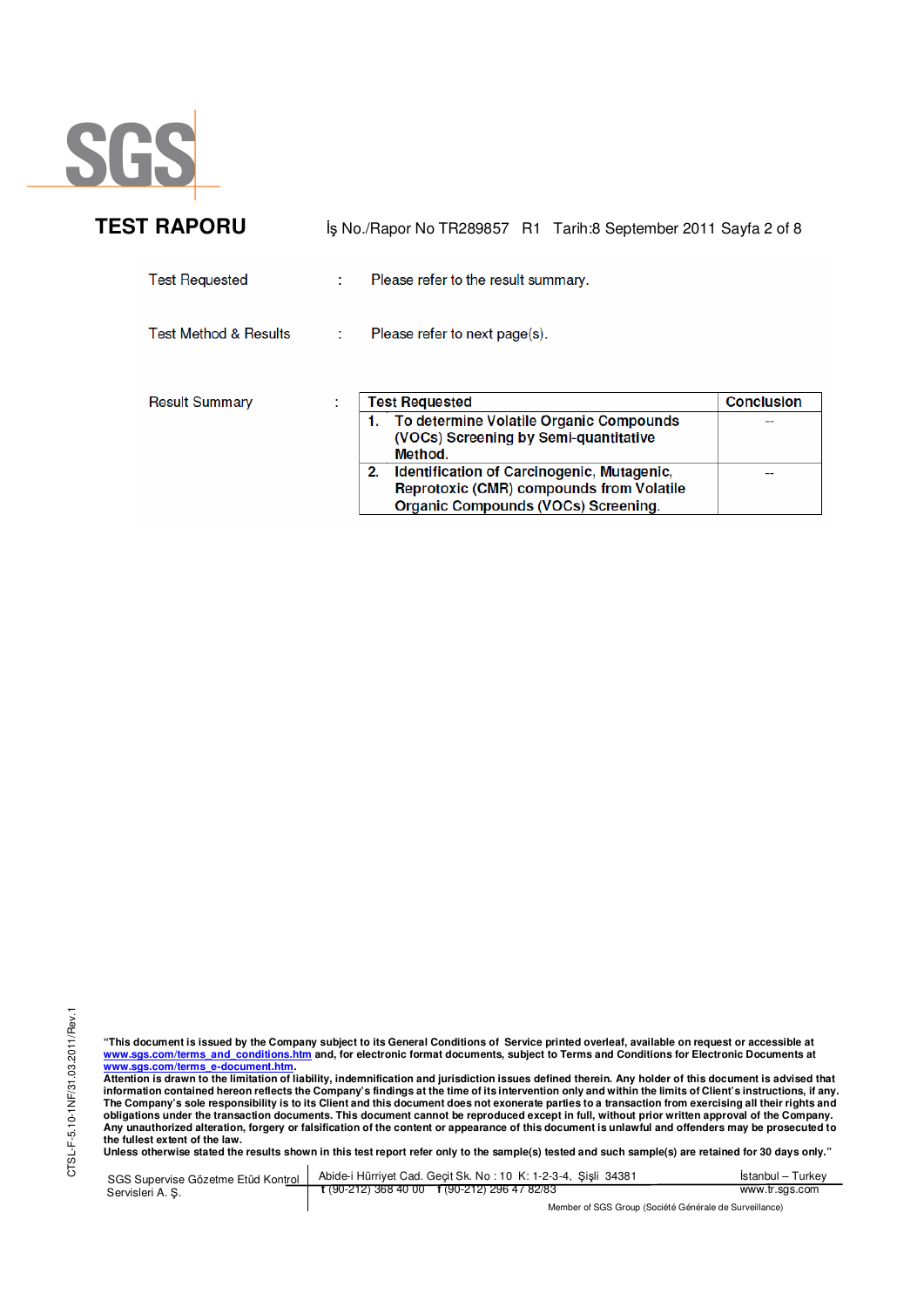

**TEST RAPORU** iş No./Rapor No TR289857 R1 Tarih:8 September 2011 Sayfa 3 of 8

The test results relate to the tested items only. Test reports without SGS seal and authorised signatures are invalid. Reported results do not include uncertainties.

## **THIS REPORT SUPERSEDES OUR REPORT NO: 289857 DATED 05.09.2011**

Issued in Istanbul Signed for and on behalf of SGS Supervise Gözetme Etüd Kontrol Servisleri A.Ş.

Neslihan Erol Assistant Customer Service Manager

 $\overline{a}$ 

E ETUD KO

Customer Services Manager

Ayşe Çimen

"This document is issued by the Company subject to its General Conditions of Service printed overleaf, available on request or accessible at<br>www.sgs.com/terms\_and\_conditions.htm\_and, for electronic format documents, subjec <mark>www.sgs.com/terms\_e-document.htm.</mark><br>Attention is drawn to the limitation of liability, indemnification and jurisdiction issues defined therein. Any holder of this document is advised that

information contained hereon reflects the Company's findings at the time of its intervention only and within the limits of Client's instructions, if any.<br>The Company's sole responsibility is to its Client and this document **obligations under the transaction documents. This document cannot be reproduced except in full, without prior written approval of the Company. Any unauthorized alteration, forgery or falsification of the content or appearance of this document is unlawful and offenders may be prosecuted to the fullest extent of the law.** 

**Unless otherwise stated the results shown in this test report refer only to the sample(s) tested and such sample(s) are retained for 30 days only."** 

SGS Supervise Gözetme Etüd Kontrol Servisleri A. Ş. Abide-i Hürriyet Cad. Geçit Sk. No : 10 K: 1-2-3-4, Şişli 34381 **t** (90-212) 368 40 00 **f** (90-212) 296 47 82/83 İstanbul – Turkey www.tr.sgs.com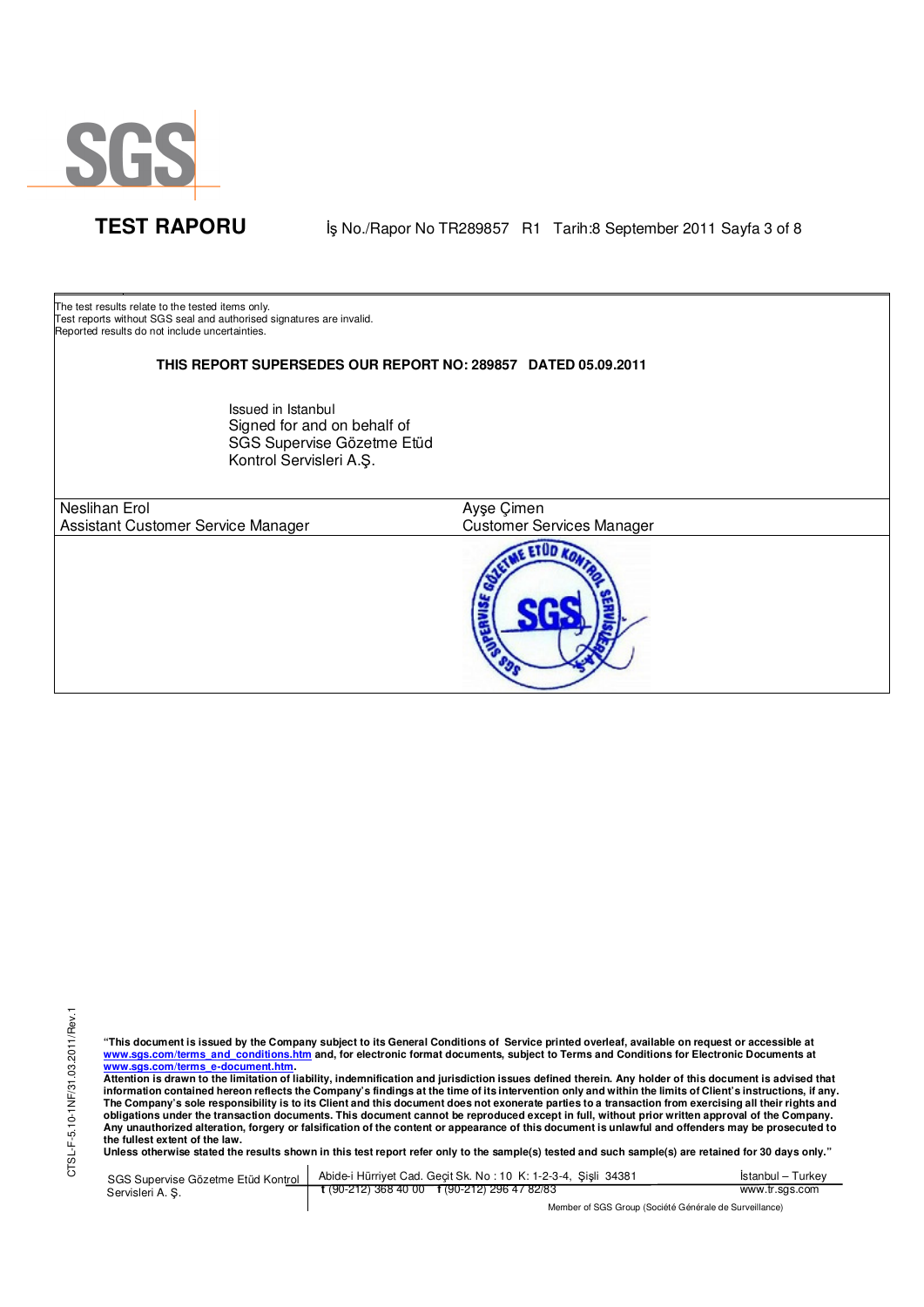

**TEST RAPORU** iş No./Rapor No TR289857 R1 Tarih:8 September 2011 Sayfa 4 of 8

## **Detail Test Result:#**

**Test Results** 

1 & 2. To determine Volatile Organic Compounds (VOCs) Screening by Semi-quantitative Method. & Identification of Carcinogenic, Mutagenic, Reprotoxic (CMR) compounds from Volatile **Organic Compounds (VOCs) Screening.** 

- Method : 1) Analysis was performed by Headspace Gas Chromatography Mass Spectrometry against NIST Library.
	- $\mathbf{2}$ With reference to 67/548/EEC Annex I.

| <b>Test Item</b>                                 | CAS No.        | Results (mg/kg) | Classification                                                                 |  |
|--------------------------------------------------|----------------|-----------------|--------------------------------------------------------------------------------|--|
| <b>Ethvl Alcohol</b>                             | $64 - 17 - 5$  | 10              | F: R11                                                                         |  |
| Methylene Chloride                               | 75-09-2        | 4.5             | Carc. Cat. 3; R40                                                              |  |
| 2-Propenenitrile                                 | $107 - 13 - 1$ | 17              | F: R11<br>Carc. Cat. 2: R45<br>T: R23/24/25<br>Xi:R37/38-41<br>R43<br>N:R51-53 |  |
| 2-Propenoic Acid.<br>2-Methyl-, Methyl Ester     | 80-62-6        | 27              | F: R11<br>Xi:R37/38<br>R43                                                     |  |
| <b>Triethyl Phosphate</b>                        | 78-40-0        | 8.5             | <b>Xn: R22</b>                                                                 |  |
| <b>Butanedioic Acid.</b><br><b>Diethyl Ester</b> | 123-25-1       | 5.7             | NА                                                                             |  |

Sample Description:

- 1. Transparent Liquid
- Note:  $1$ . Compounds are identified when the signal to noise ration > 3 and the quality value > 80. Concentration calculation based on semi-quantitative GCMS analysis against internal  $\mathbf{2}$ 
	- standard concentration.
	- mg/kg = milligram per kilogram 3.
	- $N\tilde{A}$  = Not applicable 4.
	- Please refer to Appendix A for the basis of CMR classification against 67/548/EEC and 5. possible CMR compounds of the identified positive heavy metals and elemental compounds listed.
	- Although the above screening methods cannot detect the entire list of category 1, 2 & 3 CMR 6. under 67/548/EEC, these are the most practical screening techniques available for chemical compounds identification.
	- Upon availability of technology, further qualitative and quantitative verification is  $\overline{7}$ . recommended.

"This document is issued by the Company subject to its General Conditions of Service printed overleaf, available on request or accessible at<br>www.sgs.com/terms\_and\_conditions.htm\_and, for electronic format documents, subjec

<mark>www.sgs.com/terms\_e-document.htm.</mark><br>Attention is drawn to the limitation of liability, indemnification and jurisdiction issues defined therein. Any holder of this document is advised that information contained hereon reflects the Company's findings at the time of its intervention only and within the limits of Client's instructions, if any.<br>The Company's sole responsibility is to its Client and this document **obligations under the transaction documents. This document cannot be reproduced except in full, without prior written approval of the Company. Any unauthorized alteration, forgery or falsification of the content or appearance of this document is unlawful and offenders may be prosecuted to the fullest extent of the law.** 

Unless otherwise stated the results shown in this test report refer only to the sample(s) tested and such sample(s) are retained for 30 days only."

| SGS Supervise Gözetme Etüd Kontrol | Abide-i Hürriyet Cad. Geçit Sk. No: 10 K: 1-2-3-4, Şişli 34381 | Istanbul – Turkev |
|------------------------------------|----------------------------------------------------------------|-------------------|
| Servisleri A.S.                    | t (90-212) 368 40 00 f (90-212) 296 47 82/83                   | www.tr.sgs.com    |
|                                    | Mambau of POP Ourine (Panilité O futuris de Piunisillanes)     |                   |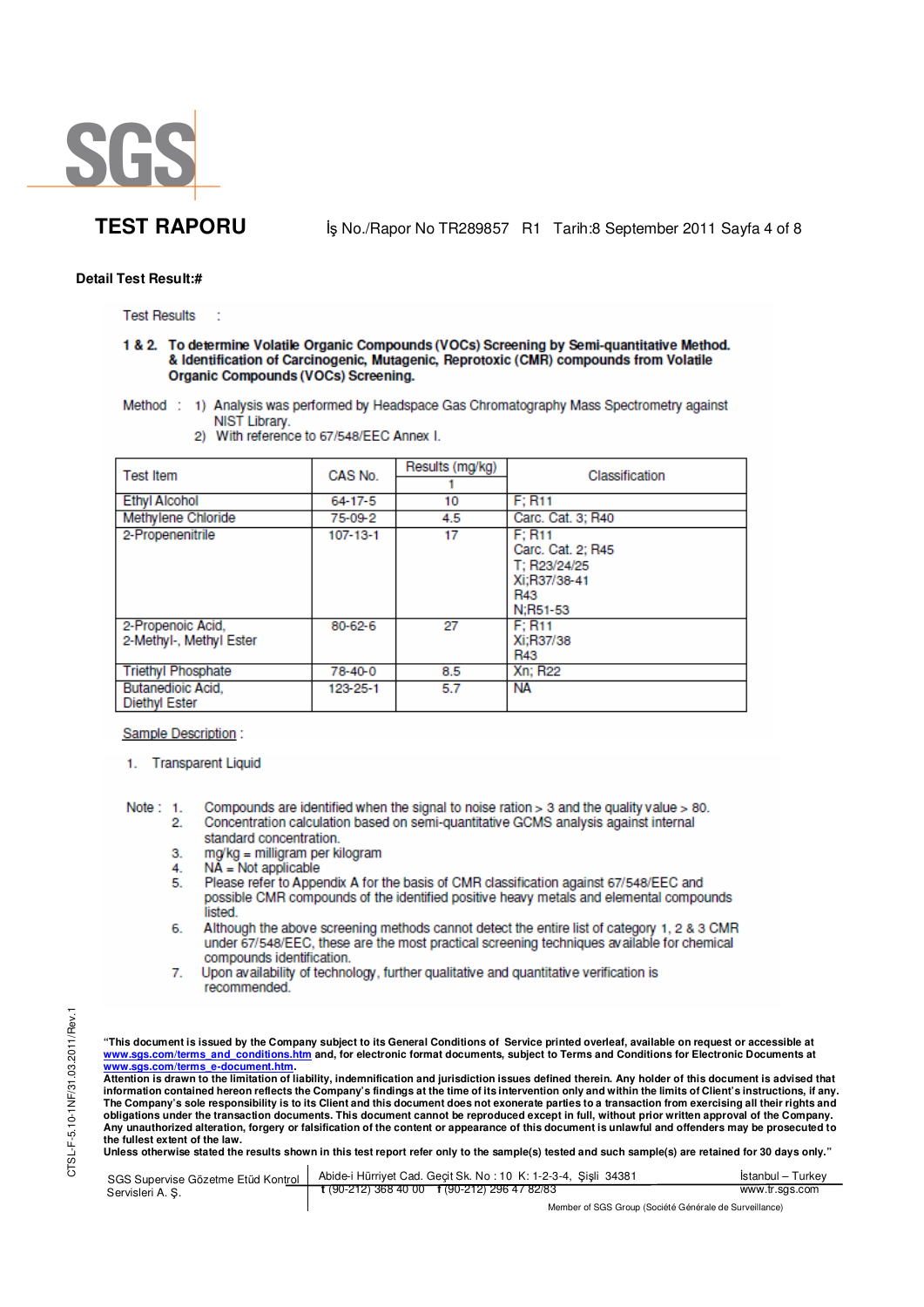

**TEST RAPORU** iş No./Rapor No TR289857 R1 Tarih:8 September 2011 Sayfa 5 of 8

# **Appendix A**

## Basis for Carcinogen, Mutagen and Toxic to Reproduction (CMR) Classification under 67/548/EEC

| Carcinogen<br>Category 1: | Substances known to be carcinogenic to man. There is sufficient evidence to establish a<br>causal association between human exposure to a substance and the development of         |
|---------------------------|------------------------------------------------------------------------------------------------------------------------------------------------------------------------------------|
|                           | cancer.                                                                                                                                                                            |
| Carcinogen<br>Category 2: | Substances which should be regarded as if they are carcinogenic to man. There is<br>sufficient evidence to provide a strong presumption that human exposure to a substance         |
|                           | may result in the development of cancer.<br>Generally on the basis of:                                                                                                             |
|                           | - appropriate long-term animal studies<br>- other relevant information.                                                                                                            |
|                           |                                                                                                                                                                                    |
| Carcinogen<br>Category 3: | Substances which cause concern for man owing to possible carcinogenic effects but in<br>respect of which the available information is not adequate for making a satisfactory       |
|                           | assessment. There is some evidence from appropriate animal studies, but this is<br>insufficient to place the substance in Category 2.                                              |
| Mutagen<br>Category 1:    | Substances known to be mutagenic to man. There is sufficient evidence to establish a<br>causal association between human exposure to a substance and heritable genetic             |
|                           | damage.                                                                                                                                                                            |
| Mutagen<br>Category 2:    | Substances which should be regarded as if they are mutagenic to man. There is sufficient<br>evidence to provide a strong presumption that human exposure to the substance may      |
|                           | result in the development of heritable genetic damage, generally on the basis of:<br>- appropriate animal studies,                                                                 |
|                           | - other relevant information.                                                                                                                                                      |
| Mutagen<br>Category 3:    | Substances which cause concern for man owing to possible mutagenic effects. There is<br>evidence from appropriate mutagenicity studies, but this is insufficient to place the      |
|                           | substance in Category 2.                                                                                                                                                           |
| Toxic to<br>Reproduction  | Substances known to impair fertility in humans. There is sufficient evidence to establish a<br>causal relationship between human exposure to the substance and impaired fertility. |
| Category 1                | Substances known to cause developmental toxicity in humans. There is sufficient evidence<br>to establish a causal relationship between human exposure to the substance and         |
|                           | subsequent developmental toxic effects in the progeny.                                                                                                                             |

"This document is issued by the Company subject to its General Conditions of Service printed overleaf, available on request or accessible at<br>www.sgs.com/terms\_and\_conditions.htm\_and, for electronic format documents, subjec

<u>www.sgs.com/terms\_e-document.htm.</u><br>Attention is drawn to the limitation of liability, indemnification and jurisdiction issues defined therein. Any holder of this document is advised that<br>information contained hereon refle obligations under the transaction documents. This document cannot be reproduced except in full, without prior written approval of the Company.<br>Any unauthorized alteration, forgery or falsification of the content or appeara

**Unless otherwise stated the results shown in this test report refer only to the sample(s) tested and such sample(s) are retained for 30 days only."** 

| SGS Supervise Gözetme Etüd Kontrol | Abide-i Hürriyet Cad. Gecit Sk. No: 10 K: 1-2-3-4, Sisli 34381 | Istanbul - Turkev |
|------------------------------------|----------------------------------------------------------------|-------------------|
| Servisleri A.S.                    | $\frac{1}{2}$ (90-212) 368 40 00 f (90-212) 296 47 82/83       | www.tr.sgs.com    |
|                                    | Member of SGS Group (Société Générale de Surveillance)         |                   |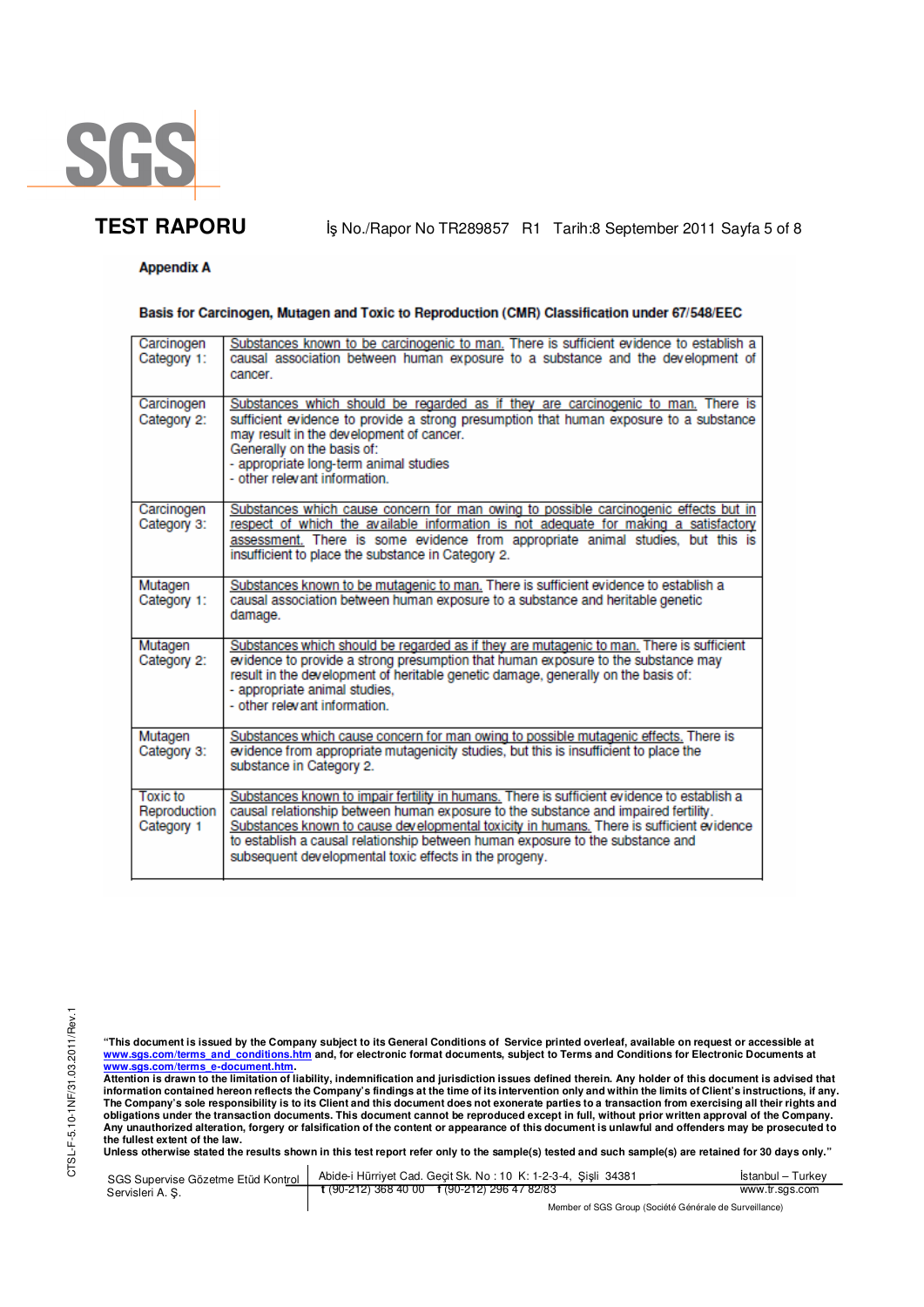

TEST RAPORU **By No./Rapor No TR289857 R1 Tarih:8 September 2011 Sayfa 6 of 8** 

Basis for Carcinogen, Mutagen and Toxic to Reproduction (CMR) Classification under 67/548/EEC

| <b>Toxic to</b><br>Reproduction<br>Category 2 | Substances which should be regarded as if they impair fertility in humans. There is<br>sufficient evidence to provide a strong presumption that human exposure to the substance<br>may result in impaired fertility on the basis of:<br>- clear evidence in animal studies of impaired fertility in the absence of toxic effects, or,<br>evidence of impaired fertility occurring at around the same dose levels as other toxic effects<br>but which is not a secondary nonspecific consequence of the other toxic effects,<br>- other relevant information.<br>Substances which should be regarded as if they cause developmental toxicity to humans.<br>There is sufficient evidence to provide a strong presumption that human exposure to the<br>substance may result in developmental toxicity, generally on the basis of:<br>- clear results in appropriate animal studies where effects have been observed in the<br>absence of signs of marked maternal toxicity, or at around the same dose levels as other<br>toxic effects but which are not a secondary non-specific consequence of the other toxic<br>effects.<br>- other relevant information. |
|-----------------------------------------------|--------------------------------------------------------------------------------------------------------------------------------------------------------------------------------------------------------------------------------------------------------------------------------------------------------------------------------------------------------------------------------------------------------------------------------------------------------------------------------------------------------------------------------------------------------------------------------------------------------------------------------------------------------------------------------------------------------------------------------------------------------------------------------------------------------------------------------------------------------------------------------------------------------------------------------------------------------------------------------------------------------------------------------------------------------------------------------------------------------------------------------------------------------------|
| <b>Toxic to</b><br>Reproduction<br>Category 3 | Substances which cause concern for human fertility. Generally on the basis of:<br>- results in appropriate animal studies which provide sufficient evidence to cause a strong<br>suspicion of impaired fertility in the absence of toxic effects, or evidence of impaired fertility<br>occurring at around the same dose levels as other toxic effects, but which is not a<br>secondary non-specific consequence of the other toxic effects, but where the evidence is<br>insufficient to place the substance in Category 2<br>- other relevant information.<br>Substances which cause concern for humans owing to possible developmental toxic<br>effects. Generally on the basis of:<br>- results in appropriate animal studies which provide sufficient evidence to cause a strong<br>suspicion of developmental toxicity in the absence of signs of marked maternal toxicity, or<br>at around the same dose levels as other toxic effects but which are not a secondary non-<br>specific consequence of the other toxic effects, but where the evidence is insufficient to                                                                               |
|                                               | place the substance in Category 2,<br>- other relevant information.                                                                                                                                                                                                                                                                                                                                                                                                                                                                                                                                                                                                                                                                                                                                                                                                                                                                                                                                                                                                                                                                                          |

CTSL-F-5.10-1NF/31.03.2011/Rev.1 CTSL-F-5.10-1NF/31.03.2011/Rev.1

"This document is issued by the Company subject to its General Conditions of Service printed overleaf, available on request or accessible at<br>www.sgs.com/terms\_and\_conditions.htm\_and, for electronic format documents, subjec

<u>www.sgs.com/terms\_e-document.htm.</u><br>Attention is drawn to the limitation of liability, indemnification and jurisdiction issues defined therein. Any holder of this document is advised that<br>information contained hereon refle **obligations under the transaction documents. This document cannot be reproduced except in full, without prior written approval of the Company. Any unauthorized alteration, forgery or falsification of the content or appearance of this document is unlawful and offenders may be prosecuted to the fullest extent of the law.** 

**Unless otherwise stated the results shown in this test report refer only to the sample(s) tested and such sample(s) are retained for 30 days only."** 

| SGS Supervise Gözetme Etüd Kontrol | Abide-i Hürriyet Cad. Gecit Sk. No: 10 K: 1-2-3-4, Sisli 34381 | Istanbul – Turkev |
|------------------------------------|----------------------------------------------------------------|-------------------|
| Servisleri A. S.                   | $\frac{1}{2}$ (90-212) 368 40 00 f (90-212) 296 47 82/83       | www.tr.sgs.com    |
|                                    | Member of SGS Group (Société Générale de Surveillance)         |                   |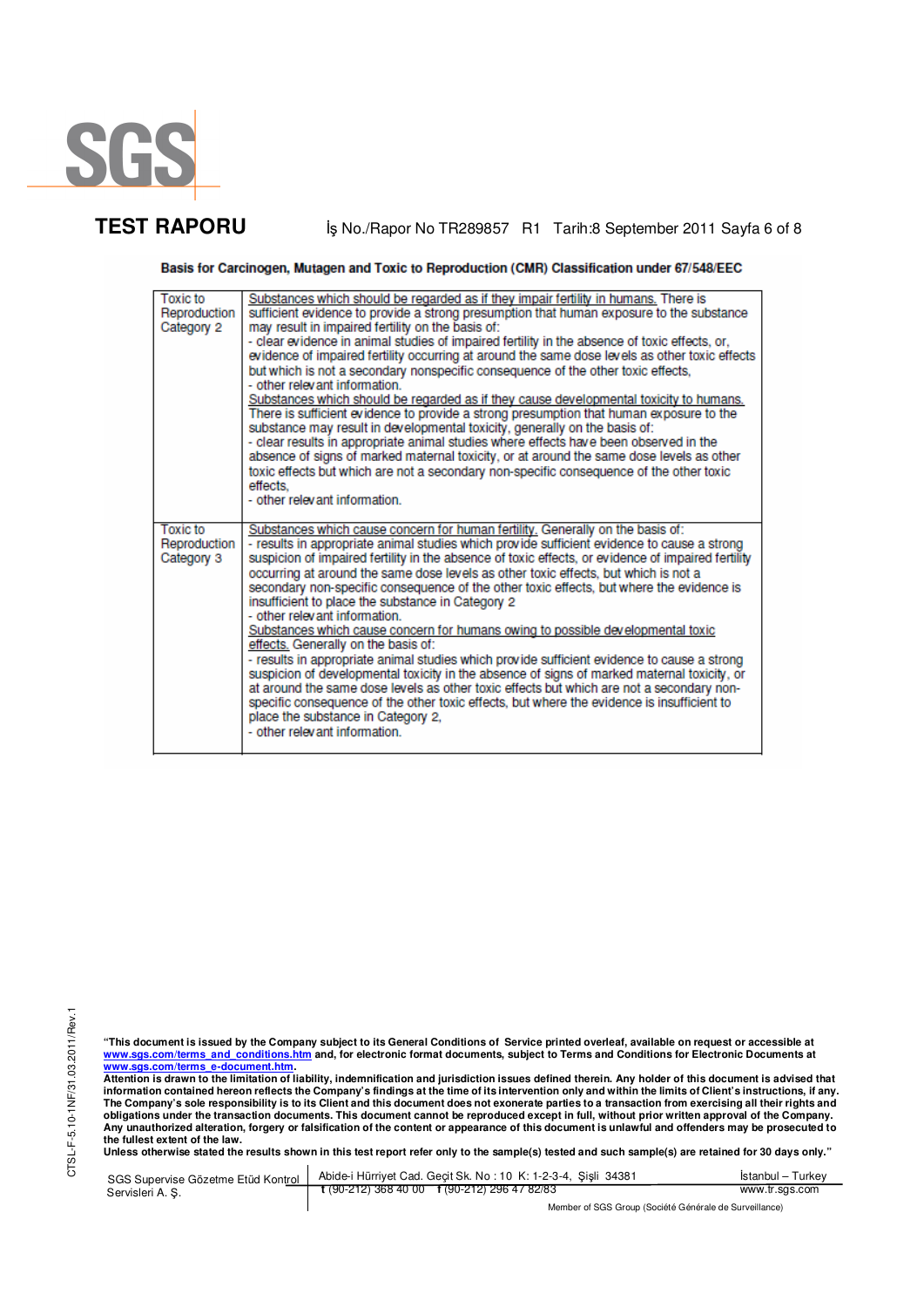

**TEST RAPORU** iş No./Rapor No TR289857 R1 Tarih:8 September 2011 Sayfa 7 of 8

### **Indication of Particular Risks**

| Abbreviation / Risk Phrase (R) | <b>Description of Hazard</b>                                                                                                                                                                                        |
|--------------------------------|---------------------------------------------------------------------------------------------------------------------------------------------------------------------------------------------------------------------|
| F                              | Highly Flammable - Chemicals that may catch fire in<br>contact with air, only need brief contact with an ignition<br>source, have a very low flash point or evolve highly<br>flammable gases in contact with water. |
| т                              | Toxic - Chemicals that at low levels cause damage to<br>health.                                                                                                                                                     |
| Ν                              | <b>Environmental Hazard</b>                                                                                                                                                                                         |
| Хn                             | Harmful - Chemicals that may cause damage to health.                                                                                                                                                                |
| Хi                             | Irritant - Chemicals that may cause inflammation to the<br>skin or other mucous membranes.                                                                                                                          |
| Carc. Cat 2                    | Substances known to be carcinogenic to man                                                                                                                                                                          |
| Carc. Cat 3                    | Substances which should be regarded as if they are<br>carcinogenic to man                                                                                                                                           |
| <b>R11</b>                     | <b>Highly flammable</b>                                                                                                                                                                                             |
| R <sub>22</sub>                | Harmful if swallowed                                                                                                                                                                                                |
| R23/24/25                      | Toxic by inhalation, in contact with skin and if swallowed                                                                                                                                                          |
| R37/38                         | Irritating to respiratory system and skin                                                                                                                                                                           |
| R <sub>40</sub>                | Limited evidence of a carcinogenic effect                                                                                                                                                                           |
| R41                            | Risk of serious damage to eyes                                                                                                                                                                                      |
| R43                            | May cause sensitization by skin contact                                                                                                                                                                             |
| <b>R45</b>                     | May cause cancer                                                                                                                                                                                                    |
| <b>R51</b>                     | Toxic to aquatic organisms                                                                                                                                                                                          |
| <b>R52</b>                     | Harmful to aquatic organisms                                                                                                                                                                                        |
| <b>R53</b>                     | May cause long-term adverse effects in the aquatic<br>environment                                                                                                                                                   |

**#This test was performed at SGS Hong Kong as subcontact.** 

"This document is issued by the Company subject to its General Conditions of Service printed overleaf, available on request or accessible at<br>www.sgs.com/terms\_and\_conditions.htm\_and, for electronic format documents, subjec

<u>www.sgs.com/terms\_e-document.htm.</u><br>Attention is drawn to the limitation of liability, indemnification and jurisdiction issues defined therein. Any holder of this document is advised that<br>information contained hereon refle obligations under the transaction documents. This document cannot be reproduced except in full, without prior written approval of the Company.<br>Any unauthorized alteration, forgery or falsification of the content or appeara

**Unless otherwise stated the results shown in this test report refer only to the sample(s) tested and such sample(s) are retained for 30 days only."** 

| SGS Supervise Gözetme Etüd Kontrol | Abide-i Hürriyet Cad. Gecit Sk. No: 10 K: 1-2-3-4, Sisli 34381       | Istanbul – Turkev |
|------------------------------------|----------------------------------------------------------------------|-------------------|
| Servisleri A. S.                   | $\frac{1}{2}$ (90-212) 368 40 00 $\frac{1}{2}$ (90-212) 296 47 82/83 | www.tr.sgs.com    |
|                                    | Member of SGS Group (Société Générale de Surveillance)               |                   |